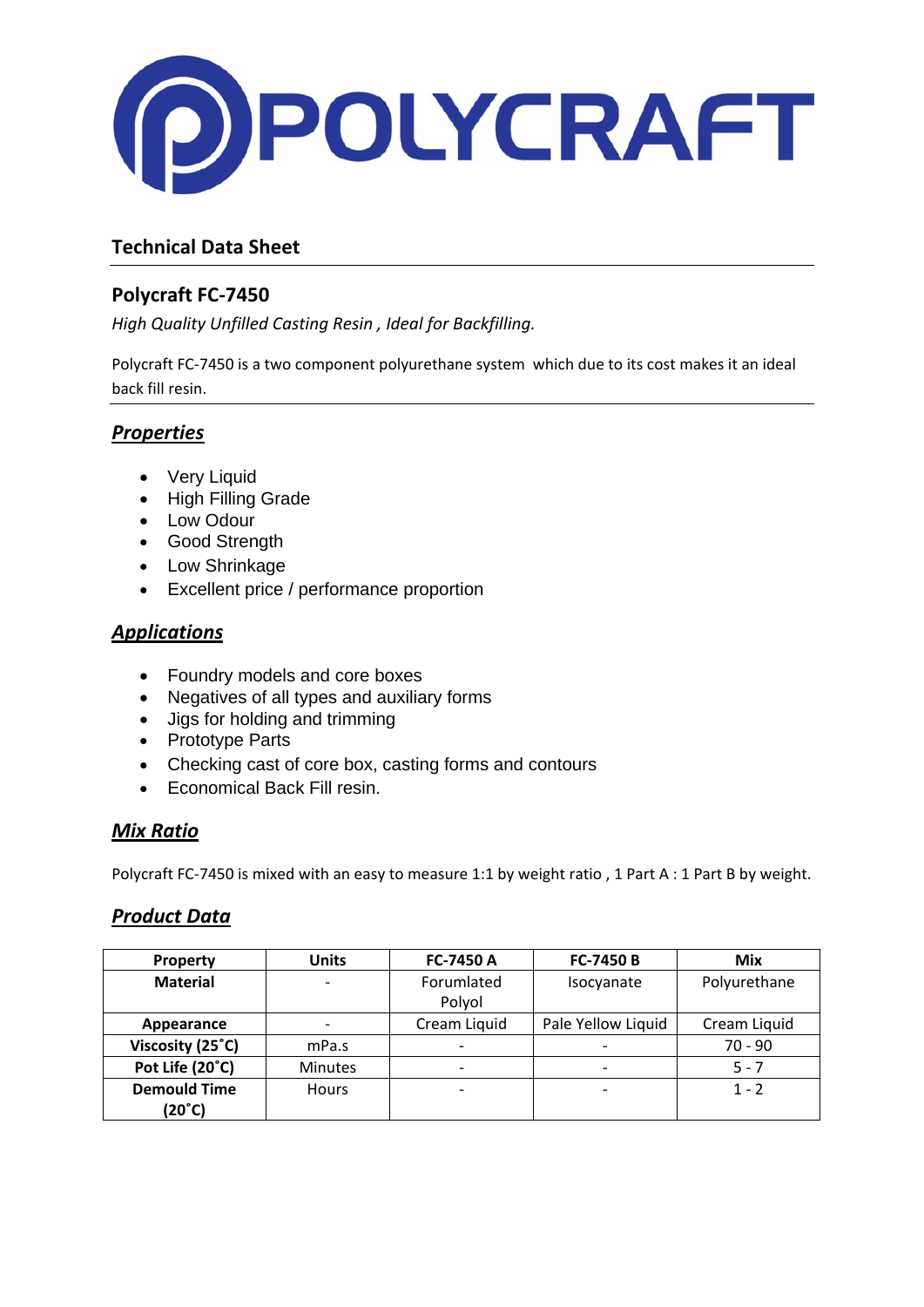

### *Cured Data*

| <b>Property</b>              | <b>FC-7450 (Unfilled)</b><br><b>Units</b> |             |  |
|------------------------------|-------------------------------------------|-------------|--|
| Hardness @ 20°C              | Shore D                                   | $72 - 75$   |  |
| <b>Compressive Strength</b>  | N/mm <sup>2</sup>                         | $40 - 50$   |  |
| <b>Tensile Strength</b>      | N/mm <sup>2</sup>                         | $50 - 55$   |  |
| <b>Flexural Strength</b>     | N/mm <sup>2</sup>                         | $55 - 60$   |  |
| <b>Flexural Modulus</b>      | N/mm <sup>2</sup>                         | 1400 - 1500 |  |
| <b>Elongation at Break</b>   | %                                         | $6.0 - 6.5$ |  |
| <b>Impact Strength</b>       | KJ/m <sup>2</sup>                         | $12 - 15$   |  |
| <b>Heat Distortion Temp.</b> | °С                                        | 55          |  |
| (HDT)                        |                                           |             |  |

## *Method of Use*

#### **Mould Prepartion**

Ensure that the mould is clean and dry and if the mould is made from metal, wood or resin, use a release agent. For flexible moulds, use Polycraft GP‐3481 silicone rubber. If the mould is wooden, ensure the wood is well sealed with varnish and/or wax based release agents.

#### **Mould Prepartion**

Shake the Part A can thoroughly in order to homogenise the resin. For best results, ensure that the two components are at 20°C before mixing.

#### **Mixing Instructions**

When using unfilled, add the correct amount of Part B to the Part A and stir for 30 seconds. Pour carefully in one place into the mould in order to avoid air inclusion. If the resin is over mixed or stirred after pouring into the mould there is a possibility of oily surfaces on the casting.

#### **Curing**

The casting can generally be demoulded in 1 ‐ 2 hours at room temperature. The precise demould time will vary with casting thickness, as thin section units will cure slower than thicker section units.

#### **Storage**

Polycraft FC‐7450 A and B should be stored in original, unopened containers between 20 and 25°C. Like all polyurethanes, both components are moisture sensitive. Moisture absorption will cause excessive aeration in cast parts. KEEP THE PACKING TIGHTLY SEALED WHEN NOT IN USE.